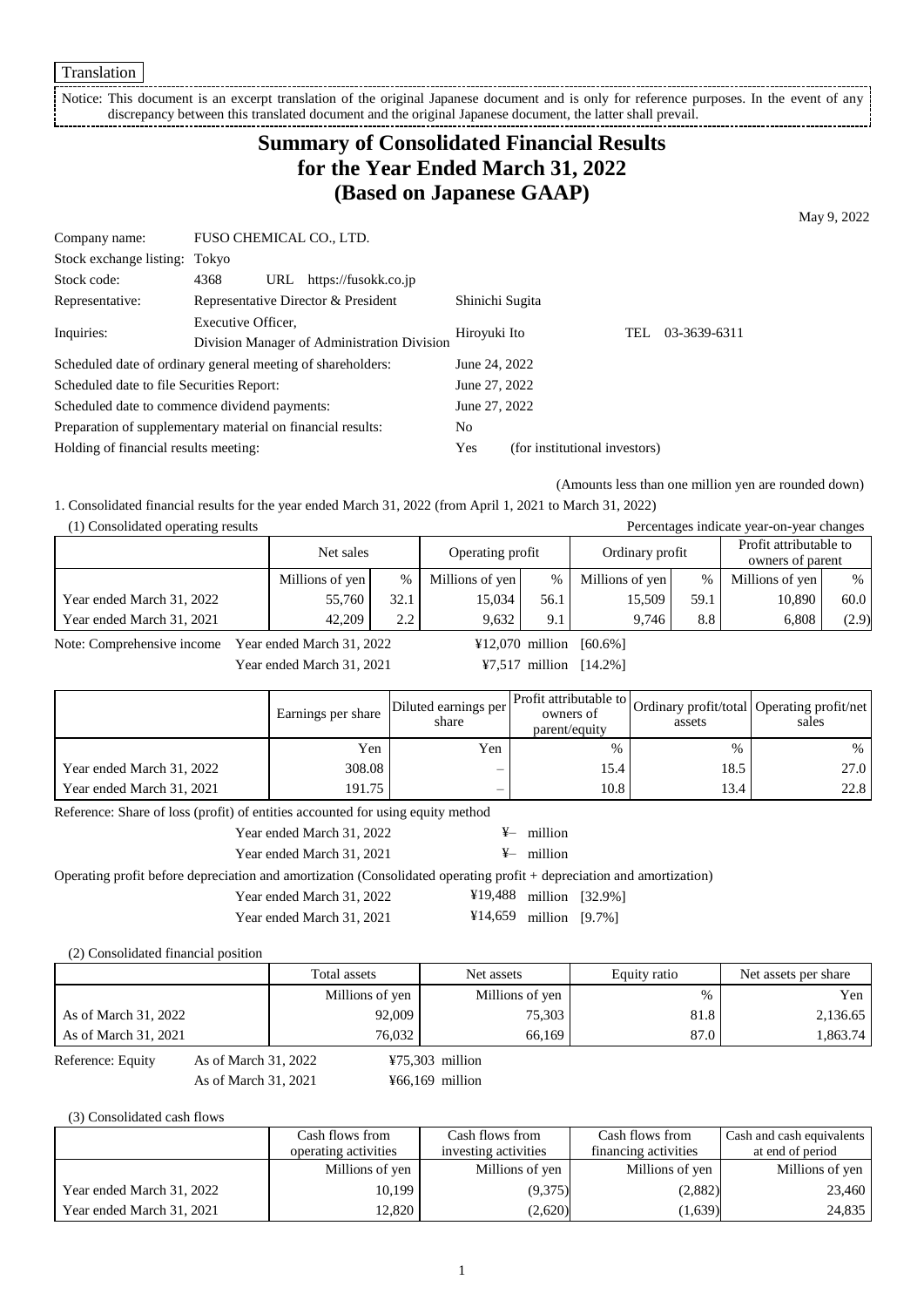### 2. Cash dividends

|                                          |     |                                                                       | Annual dividends per share |       |       | Total cash        | Ratio of dividends<br>Dividend payout |                                 |
|------------------------------------------|-----|-----------------------------------------------------------------------|----------------------------|-------|-------|-------------------|---------------------------------------|---------------------------------|
|                                          |     | 1st quarter-end   2nd quarter-end   3rd quarter-end   Fiscal year-end |                            |       | Total | dividends (Total) | ratio (Consolidated)                  | to net assets<br>(Consolidated) |
|                                          | Yen | Yen                                                                   | Yen                        | Yen   | Yen   | Millions of yen   | %                                     | $\%$                            |
| Year ended March 31, 2021                |     | 23.00                                                                 | –                          | 25.00 | 48.00 | 1.704             | 25.0                                  | 2.7                             |
| Year ended March 31, 2022                | –   | 25.00                                                                 | –                          | 30.00 | 55.00 | 1.938             | 17.9                                  | 2.7                             |
| Year ending March 31, 2023<br>(Forecast) |     | 30.00                                                                 | $\overline{\phantom{0}}$   | 30.00 | 60.00 |                   | 19.6                                  |                                 |

### 3. Forecast of consolidated financial results for the year ending March 31, 2023 (from April 1, 2022 to March 31, 2023)

|                                         |                               |      |                 |      |                   |      |                                            |       | Percentages indicate year-on-year changes |
|-----------------------------------------|-------------------------------|------|-----------------|------|-------------------|------|--------------------------------------------|-------|-------------------------------------------|
|                                         | Net sales<br>Operating profit |      |                 |      | Ordinary profit   |      | Profit attributable to<br>owners of parent |       | Earnings per share                        |
|                                         | Millions of yen               | $\%$ | Millions of yen |      | % Millions of yen | %    | Millions of yen                            | %     | Yen                                       |
| Six months ending<br>September 30, 2022 | 33,900                        | 34.7 | 7,850           | 22.2 | 7.880             | 21.6 | 5,400                                      | 20.3  | 153.21                                    |
| Full year                               | 66,200                        | 18.7 | 15,650          | 4.1  | 15,700            | 1.2  | 10,800                                     | (0.8) | 306.43                                    |

Reference: Operating profit before depreciation and amortization (Consolidated operating profit + depreciation and amortization)

First half (cumulative)  $\text{\$9,970}\text{ million}$  [16.6%] Full year  $\text{\$20,350}\text{ million}$  [4.4%]

### 4. Notes

(1) Changes in significant subsidiaries during the year ended March 31, 2022

(changes in specified subsidiaries resulting in the change in scope of consolidation):

| (2) Changes in accounting policies, changes in accounting estimates, and restatement of prior period financial statements |                |
|---------------------------------------------------------------------------------------------------------------------------|----------------|
| Changes in accounting policies due to revisions to accounting standards and other regulations:                            | <b>Yes</b>     |
| Changes in accounting policies due to other reasons:                                                                      | No             |
| Changes in accounting estimates:                                                                                          | No             |
| Restatement of prior period financial statements:                                                                         | N <sub>0</sub> |

### (3) Number of issued shares (common shares)

Total number of issued shares at the end of the period (including treasury shares)

| As of March 31, 2022                               |  | 35,511,000 shares   As of March 31, 2021      | 35,511,000 shares |  |  |
|----------------------------------------------------|--|-----------------------------------------------|-------------------|--|--|
| Number of treasury shares at the end of the period |  |                                               |                   |  |  |
| As of March 31, 2022                               |  | 267,425 shares   As of March 31, 2021         | 7,383 shares      |  |  |
| Average number of shares during the period         |  |                                               |                   |  |  |
| Year ended March 31, 2022                          |  | 35,348,305 shares   Year ended March 31, 2021 | 35,503,618 shares |  |  |

No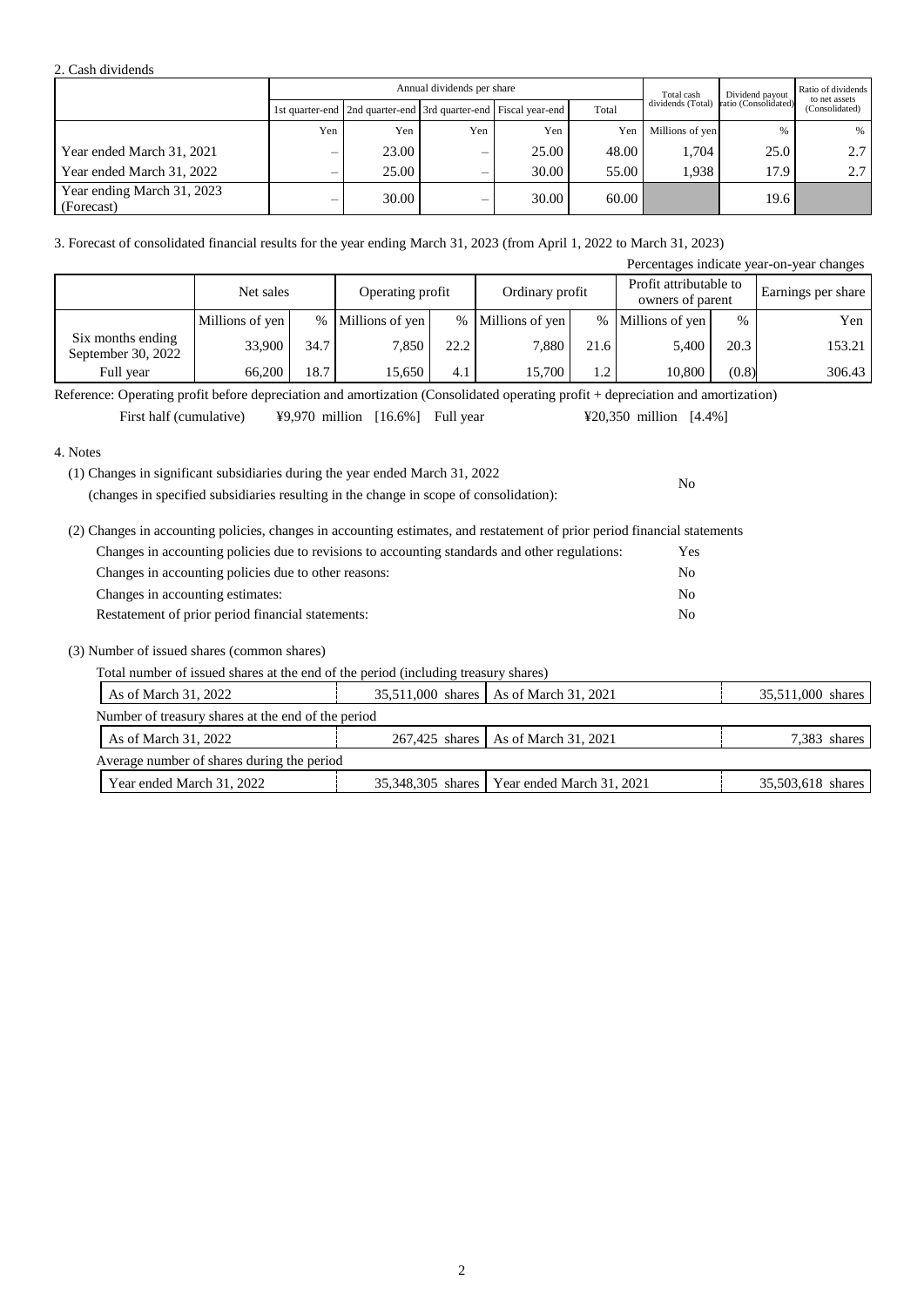### Reference: Summary of non-consolidated financial results

### 1. Non-consolidated financial results for the year ended March 31, 2022 (from April 1, 2021 to March 31, 2022)

(1)Non-consolidated operating results Percentages indicate year-on-year changes

| $(1)$ von consondated operating results |                 |      | I electrically start of the changes |      |                 |      |                 |                  |
|-----------------------------------------|-----------------|------|-------------------------------------|------|-----------------|------|-----------------|------------------|
|                                         | Net sales       |      | Operating profit                    |      | Ordinary profit |      | Profit          |                  |
|                                         | Millions of yen | $\%$ | Millions of yen                     | %    | Millions of yen | $\%$ | Millions of yen | $\%$             |
| Year ended March 31, 2022               | 46.166          | 30.4 | 12.288                              | 58.5 | 13.970          | 51.5 | 10.162          | 50.0             |
| Year ended March 31, 2021               | 35.412          | 4.0  | 7.754                               | 16.5 | 9.222           | 13.7 | 6.776           | 0.6 <sub>1</sub> |

|                           | Earnings per share | Diluted earnings per<br>share |
|---------------------------|--------------------|-------------------------------|
|                           | Yen                | Yen                           |
| Year ended March 31, 2022 | 287.48             |                               |
| Year ended March 31, 2021 | 190.88             |                               |

(2) Non-consolidated financial position

|                      |                      | Total assets    | Net assets                | Equity ratio | Net assets per share |
|----------------------|----------------------|-----------------|---------------------------|--------------|----------------------|
|                      |                      | Millions of yen | Millions of yen           | %            | Yen                  |
| As of March 31, 2022 |                      | 84,011          | 67,427                    | 80.3         | 1.913.17             |
| As of March 31, 2021 |                      | 69.678          | 60.245                    | 86.5         | 1.696.88             |
| Reference: Equity    | As of March 31, 2022 |                 | $\text{\#}67,427$ million |              |                      |

As of March 31, 2021 460,245 million

\* Financial results reports are exempt from audit conducted by certified public accountants or an audit corporation.

\* Explanation of proper use of financial results forecast, and other special matters

(Caution concerning forward-looking statements)

The forward-looking statements, including the financial results forecast shown in this document, are based on information currently available to the Company and on certain assumptions deemed to be reasonable by the Company. As such, they do not constitute guarantees by the Company of future performance. Actual performance and other results may also differ materially due to various factors.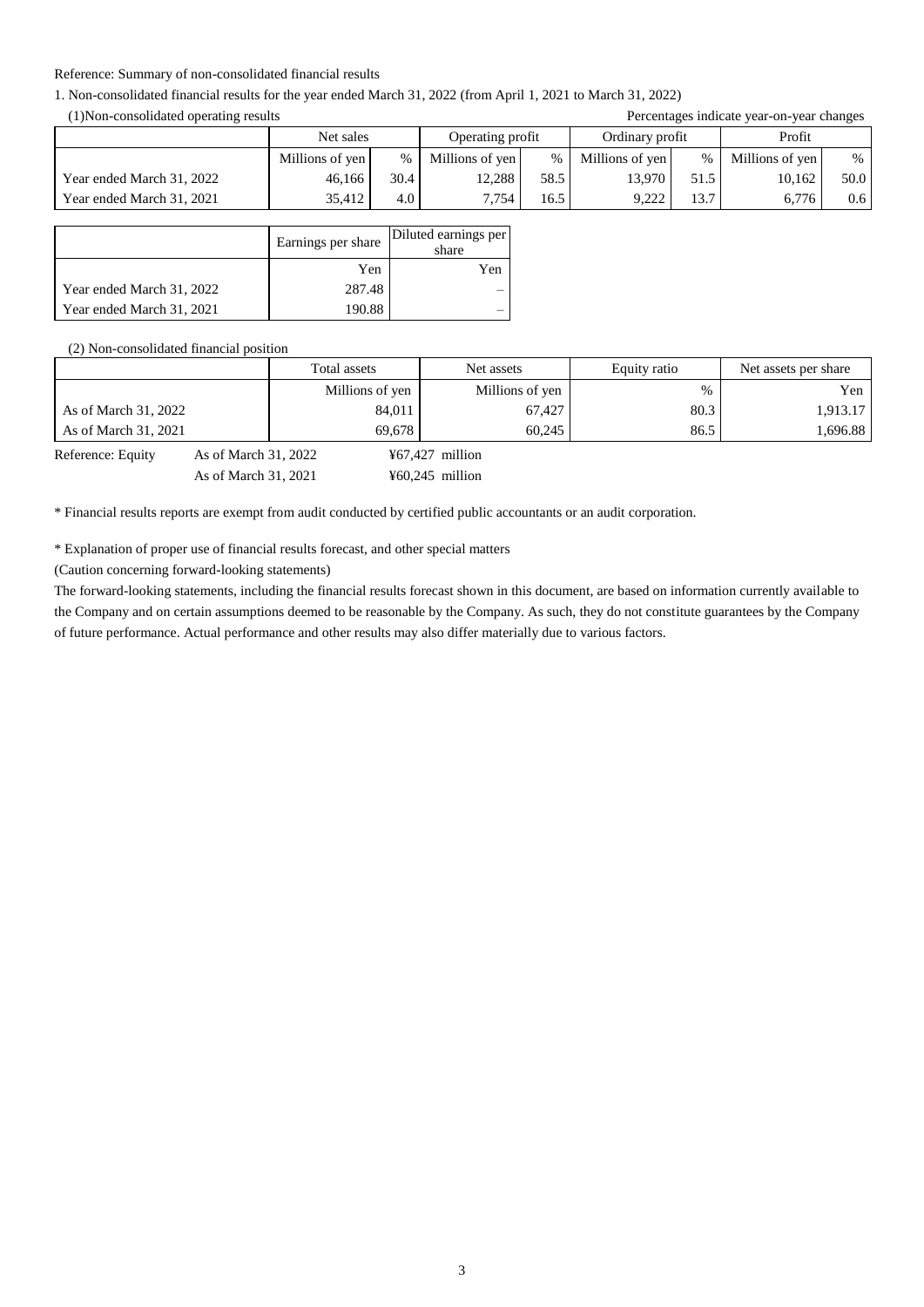# **Consolidated financial statements**

**Consolidated balance sheets**

|                                        |                      | (Thousands of yen)   |
|----------------------------------------|----------------------|----------------------|
|                                        | As of March 31, 2021 | As of March 31, 2022 |
| Assets                                 |                      |                      |
| Current assets                         |                      |                      |
| Cash and deposits                      | 25,594,582           | 24,236,473           |
| Notes and accounts receivable - trade  | 10,546,322           | 14,886,764           |
| <b>Securities</b>                      | 111,938              | 123,756              |
| Merchandise and finished goods         | 6,390,775            | 7,972,496            |
| Work in process                        | 482,774              | 764,836              |
| Raw materials and supplies             | 1,667,693            | 3,240,909            |
| Other                                  | 346,171              | 866,980              |
| Allowance for doubtful accounts        | (9,027)              | (14, 013)            |
| Total current assets                   | 45, 131, 230         | 52,078,203           |
| Non-current assets                     |                      |                      |
| Property, plant and equipment          |                      |                      |
| Buildings and structures               | 20,104,833           | 20,788,477           |
| Accumulated depreciation               | (10,081,960)         | (11, 137, 413)       |
| Buildings and structures, net          | 10,022,872           | 9,651,063            |
| Machinery, equipment and vehicles      | 32,784,949           | 34,369,808           |
| Accumulated depreciation               | (24, 667, 093)       | (27, 320, 329)       |
| Machinery, equipment and vehicles, net | 8,117,855            | 7,049,478            |
| Land                                   | 6,891,883            | 6,902,935            |
| Construction in progress               | 453,627              | 11,247,687           |
| Other                                  | 3,094,377            | 3,272,118            |
| Accumulated depreciation               | (2,656,376)          | (2,832,696)          |
| Other, net                             | 438,001              | 439,421              |
| Total property, plant and equipment    | 25,924,241           | 35,290,587           |
| Intangible assets                      | 2,186,540            | 1,904,627            |
| Investments and other assets           |                      |                      |
| Investment securities                  | 1,161,405            | 1,030,246            |
| Long-term prepaid expenses             | 225,426              | 492,355              |
| Deferred tax assets                    | 1,113,889            | 910,570              |
| Retirement benefit asset               | 115,077              | 121,063              |
| Other                                  | 174,615              | 181,848              |
| Allowance for doubtful accounts        | (0)                  | (0)                  |
| Total investments and other assets     | 2,790,414            | 2,736,084            |
| Total non-current assets               | 30,901,196           | 39,931,299           |
| Total assets                           | 76,032,427           | 92,009,502           |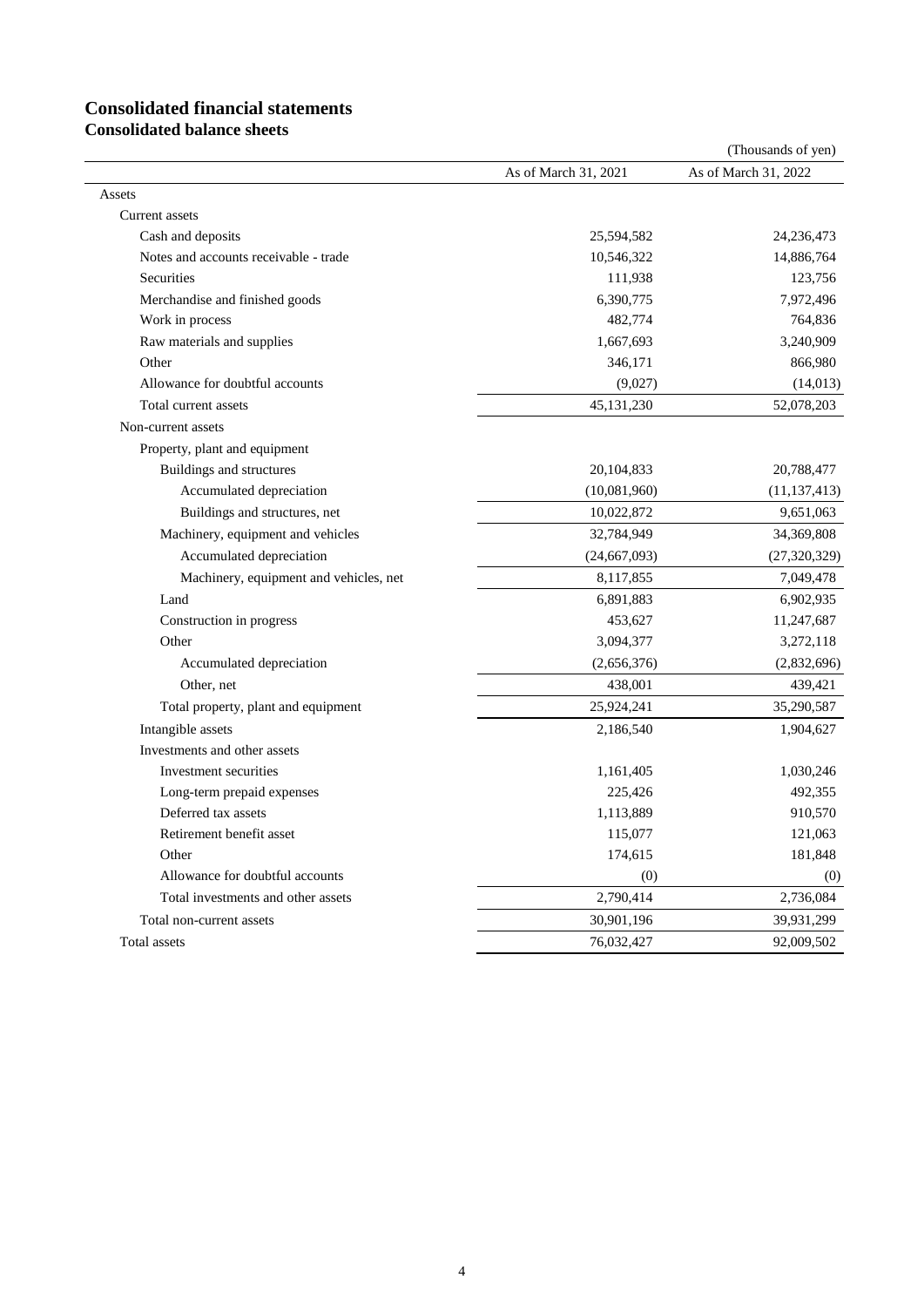|                                                          |                      | (Thousands of yen)   |
|----------------------------------------------------------|----------------------|----------------------|
|                                                          | As of March 31, 2021 | As of March 31, 2022 |
| Liabilities                                              |                      |                      |
| <b>Current liabilities</b>                               |                      |                      |
| Notes and accounts payable - trade                       | 2,027,968            | 3,039,108            |
| Accounts payable - other                                 | 1,495,871            | 1,883,766            |
| Accounts payable - facilities                            | 1,067,563            | 4,900,797            |
| Income taxes payable                                     | 1,588,545            | 3,219,784            |
| Provision for bonuses                                    | 644,980              | 628,515              |
| Provision for bonuses for directors (and other officers) | 54,360               | 65,600               |
| Provision for repairs                                    | 327,865              | 373,514              |
| Other                                                    | 629,105              | 556,315              |
| Total current liabilities                                | 7,836,259            | 14,667,402           |
| Non-current liabilities                                  |                      |                      |
| Deferred tax liabilities                                 | 178,135              | 187,187              |
| Retirement benefit liability                             | 1,534,544            | 1,555,891            |
| Asset retirement obligations                             | 8,289                | 8,289                |
| Long-term accounts payable - facilities                  | 196,952              | 182,180              |
| Other                                                    | 108,657              | 105,202              |
| Total non-current liabilities                            | 2,026,579            | 2,038,751            |
| <b>Total liabilities</b>                                 | 9,862,838            | 16,706,154           |
| Net assets                                               |                      |                      |
| Shareholders' equity                                     |                      |                      |
| Share capital                                            | 4,334,047            | 4,334,047            |
| Capital surplus                                          | 4,820,722            | 4,820,722            |
| Retained earnings                                        | 55, 121, 274         | 64,183,183           |
| Treasury shares                                          | (4, 771)             | (1, 112, 561)        |
| Total shareholders' equity                               | 64,271,272           | 72,225,391           |
| Accumulated other comprehensive income                   |                      |                      |
| Valuation difference on available-for-sale securities    | 475,600              | 421,137              |
| Deferred gains or losses on hedges                       | 16,513               | 25,107               |
| Foreign currency translation adjustment                  | 1,406,202            | 2,631,711            |
| Total accumulated other comprehensive income             | 1,898,315            | 3,077,957            |
| Total net assets                                         | 66,169,588           | 75,303,348           |
| Total liabilities and net assets                         | 76,032,427           | 92,009,502           |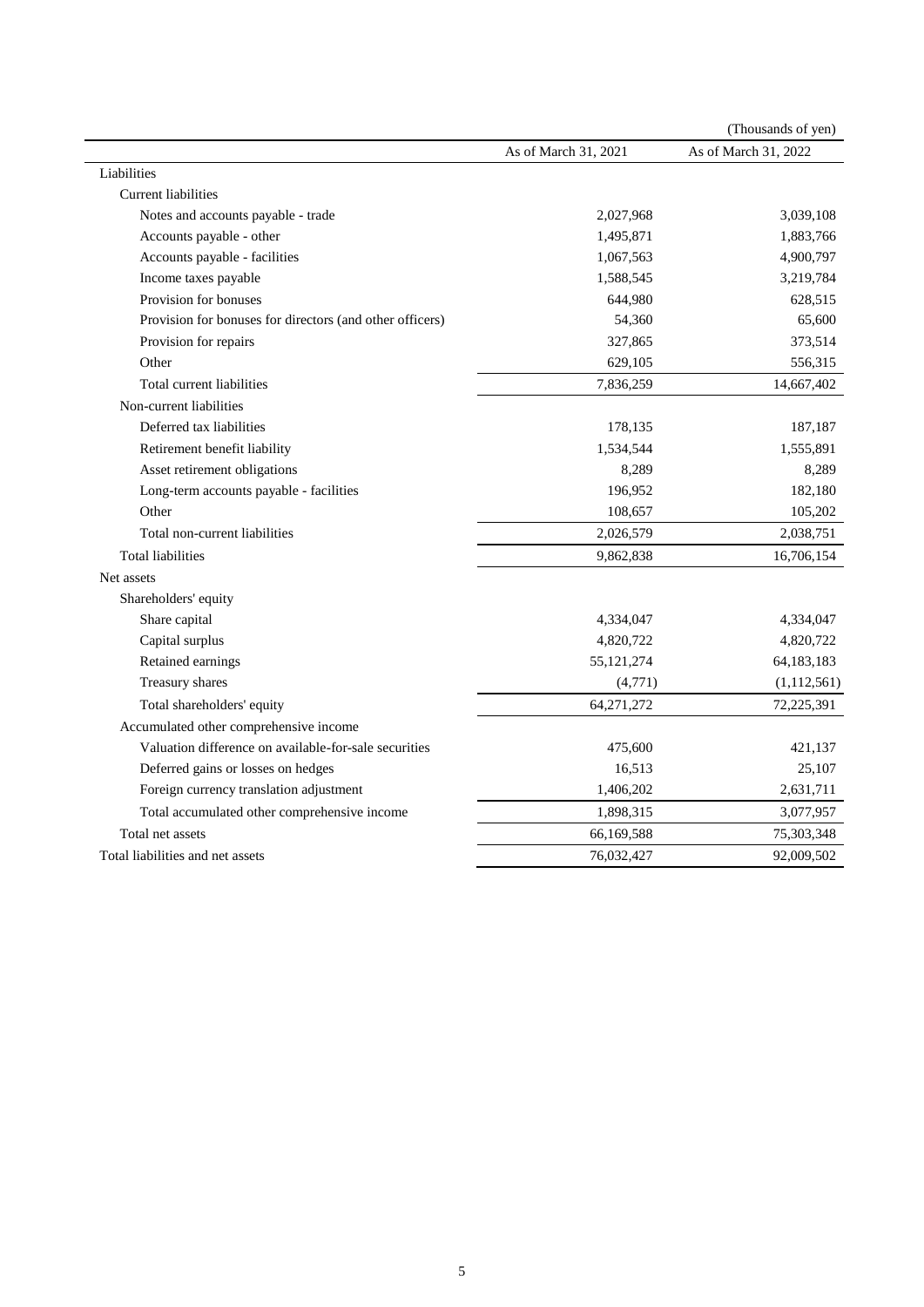|                                                |                   | (Thousands of yen) |
|------------------------------------------------|-------------------|--------------------|
|                                                | Fiscal year ended | Fiscal year ended  |
|                                                | March 31, 2021    | March 31, 2022     |
| Net sales                                      | 42,209,380        | 55,760,482         |
| Cost of sales                                  | 25,861,584        | 32,679,133         |
| Gross profit                                   | 16,347,796        | 23,081,348         |
| Selling, general and administrative expenses   | 6,715,583         | 8,046,587          |
| Operating profit                               | 9,632,212         | 15,034,761         |
| Non-operating income                           |                   |                    |
| Interest income                                | 20,391            | 16,913             |
| Dividend income                                | 25,412            | 30,855             |
| Commission income                              | 9,958             | 10,379             |
| Rental income                                  | 13,663            | 11,188             |
| Foreign exchange gains                         | 45,132            | 404,787            |
| Other                                          | 9,245             | 7,616              |
| Total non-operating income                     | 123,804           | 481,741            |
| Non-operating expenses                         |                   |                    |
| Commission expenses                            | 1,600             |                    |
| Depreciation                                   | 2,598             | 2,633              |
| Loss on investments in investment partnerships | 4,099             | 3,251              |
| Other                                          | 1,270             | 996                |
| Total non-operating expenses                   | 9,567             | 6,882              |
| Ordinary profit                                | 9,746,449         | 15,509,619         |
| Extraordinary income                           |                   |                    |
| Gain on sale of non-current assets             | 93                | 1,105              |
| Gain on sale of investment securities          |                   | 226,065            |
| Gain on sale of membership                     |                   | 272                |
| Insurance claim income                         | 475               |                    |
| Subsidy income                                 | 12,715            |                    |
| Total extraordinary income                     | 13,284            | 227,444            |
| <b>Extraordinary losses</b>                    |                   |                    |
| Loss on sale of non-current assets             | 3                 | 1,497              |
| Loss on retirement of non-current assets       | 30,166            | 21,654             |
| Total extraordinary losses                     | 30,169            | 23,151             |
| Profit before income taxes                     | 9,729,563         | 15,713,912         |
| Income taxes - current                         | 2,751,606         | 4,591,612          |
| Income taxes - deferred                        | 169,877           | 231,904            |
| Total income taxes                             | 2,921,483         | 4,823,517          |
| Profit                                         | 6,808,079         | 10,890,394         |
| Profit attributable to owners of parent        | 6,808,079         | 10,890,394         |

## **Consolidated statements of income and consolidated statements of comprehensive income Consolidated statements of income**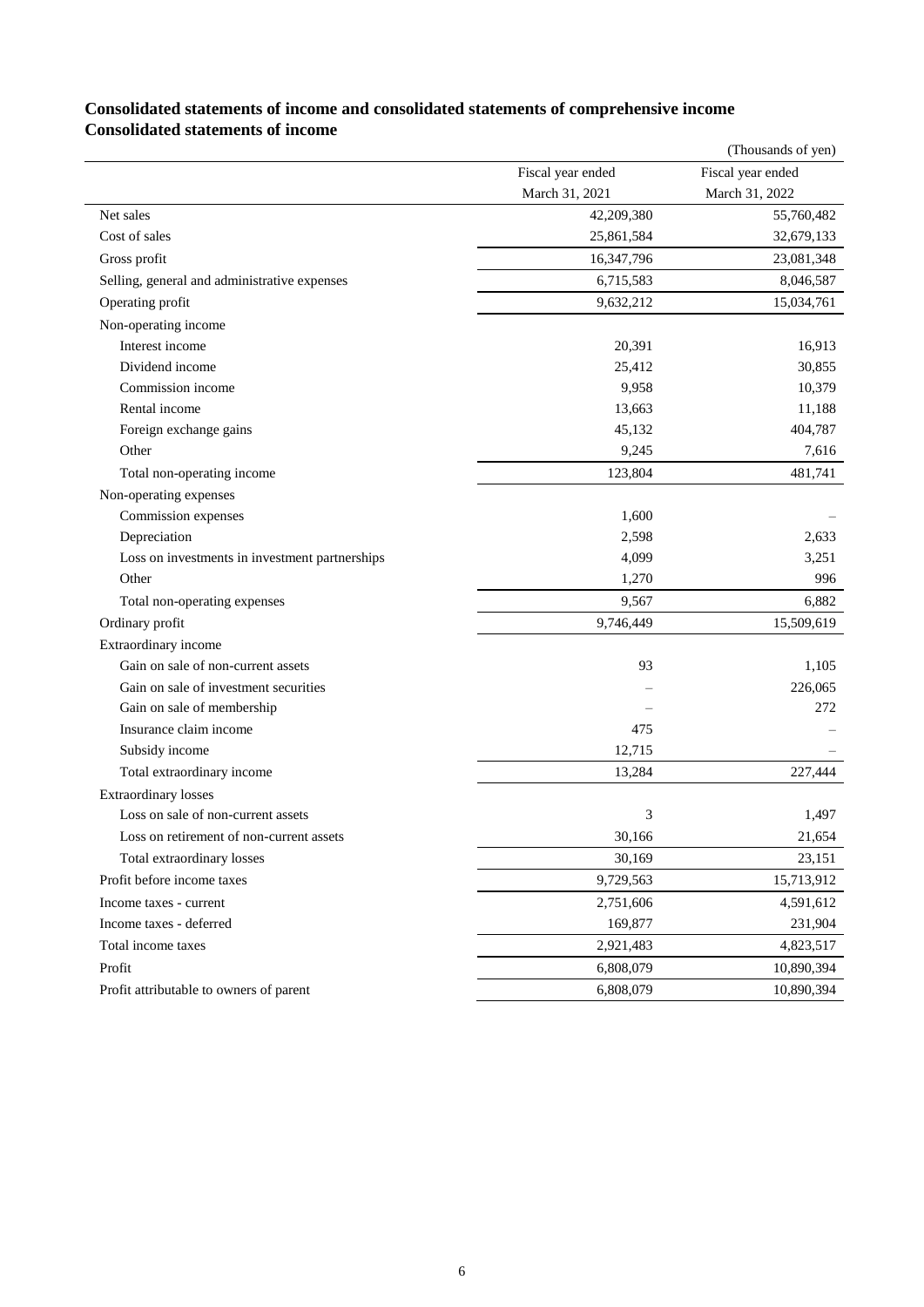# **Consolidated statements of comprehensive income**

|                                                       |                   | (Thousands of yen) |
|-------------------------------------------------------|-------------------|--------------------|
|                                                       | Fiscal year ended | Fiscal year ended  |
|                                                       | March 31, 2021    | March 31, 2022     |
| Profit                                                | 6,808,079         | 10,890,394         |
| Other comprehensive income                            |                   |                    |
| Valuation difference on available-for-sale securities | 142,217           | (54, 462)          |
| Deferred gains or losses on hedges                    | 14,623            | 8.594              |
| Foreign currency translation adjustment               | 552,785           | 1,225,509          |
| Total other comprehensive income                      | 709,626           | 1,179,641          |
| Comprehensive income                                  | 7,517,706         | 12,070,036         |
| Comprehensive income attributable to                  |                   |                    |
| Comprehensive income attributable to owners of parent | 7,517,706         | 12,070,036         |
| Comprehensive income attributable to non-controlling  |                   |                    |
| interests                                             |                   |                    |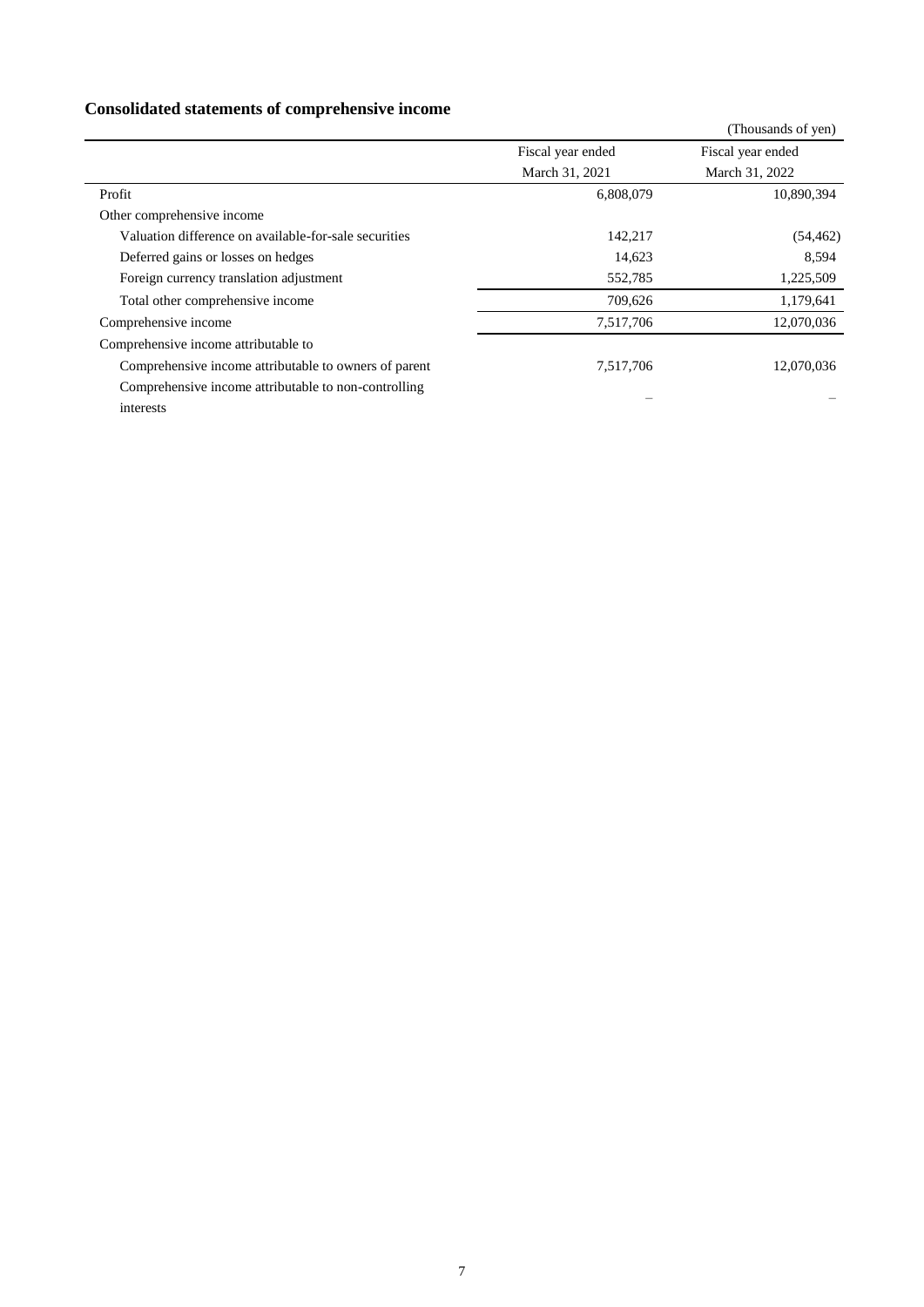# **Consolidated statements of changes in equity**

Fiscal year ended March 31, 2021

(Thousands of yen)

|                                                            | Shareholders' equity   |                 |                   |                 |                               |
|------------------------------------------------------------|------------------------|-----------------|-------------------|-----------------|-------------------------------|
|                                                            | Share capital          | Capital surplus | Retained earnings | Treasury shares | Total shareholders'<br>equity |
| Balance at beginning of period                             | 4,334,047              | 4,820,722       | 49,950,515        | (4,694)         | 59,100,590                    |
| Cumulative effects of<br>changes in accounting<br>policies |                        |                 |                   |                 |                               |
| <b>Restated balance</b>                                    | 4,334,047              | 4,820,722       | 49,950,515        | (4,694)         | 59,100,590                    |
| Changes during period                                      |                        |                 |                   |                 |                               |
| Dividends of surplus                                       |                        |                 | (1,633,166)       |                 | (1,633,166)                   |
| Profit attributable to owners<br>of parent                 |                        |                 | 6,808,079         |                 | 6,808,079                     |
| Purchase of treasury shares                                |                        |                 |                   | (76)            | (76)                          |
| Other                                                      |                        |                 | (4,153)           |                 | (4,153)                       |
| Net changes in items other<br>than shareholders' equity    |                        |                 |                   |                 |                               |
| Total changes during period                                | $\qquad \qquad \qquad$ |                 | 5,170,759         | (76)            | 5,170,682                     |
| Balance at end of period                                   | 4,334,047              | 4,820,722       | 55, 121, 274      | (4,771)         | 64, 271, 272                  |

|                                                            | Accumulated other comprehensive income                         |                                       |                                               |                                                       |                              |                  |
|------------------------------------------------------------|----------------------------------------------------------------|---------------------------------------|-----------------------------------------------|-------------------------------------------------------|------------------------------|------------------|
|                                                            | Valuation<br>difference on<br>available-for-sale<br>securities | Deferred gains or<br>losses on hedges | Foreign currency<br>translation<br>adjustment | Total accumulated<br>other<br>comprehensive<br>income | Non-controlling<br>interests | Total net assets |
| Balance at beginning of period                             | 333,382                                                        | 1,889                                 | 853,416                                       | 1,188,688                                             | $\overline{\phantom{0}}$     | 60,289,279       |
| Cumulative effects of<br>changes in accounting<br>policies |                                                                |                                       |                                               |                                                       |                              |                  |
| <b>Restated balance</b>                                    | 333,382                                                        | 1,889                                 | 853,416                                       | 1,188,688                                             | $\overline{\phantom{0}}$     | 60,289,279       |
| Changes during period                                      |                                                                |                                       |                                               |                                                       |                              |                  |
| Dividends of surplus                                       |                                                                |                                       |                                               |                                                       |                              | (1,633,166)      |
| Profit attributable to owners<br>of parent                 |                                                                |                                       |                                               |                                                       |                              | 6,808,079        |
| Purchase of treasury shares                                |                                                                |                                       |                                               |                                                       |                              | (76)             |
| Other                                                      |                                                                |                                       |                                               |                                                       |                              | (4,153)          |
| Net changes in items other<br>than shareholders' equity    | 142,217                                                        | 14,623                                | 552,785                                       | 709,626                                               |                              | 709,626          |
| Total changes during period                                | 142,217                                                        | 14,623                                | 552,785                                       | 709,626                                               | $\overline{\phantom{0}}$     | 5,880,309        |
| Balance at end of period                                   | 475,600                                                        | 16,513                                | 1,406,202                                     | 1.898.315                                             | $\overline{\phantom{0}}$     | 66,169,588       |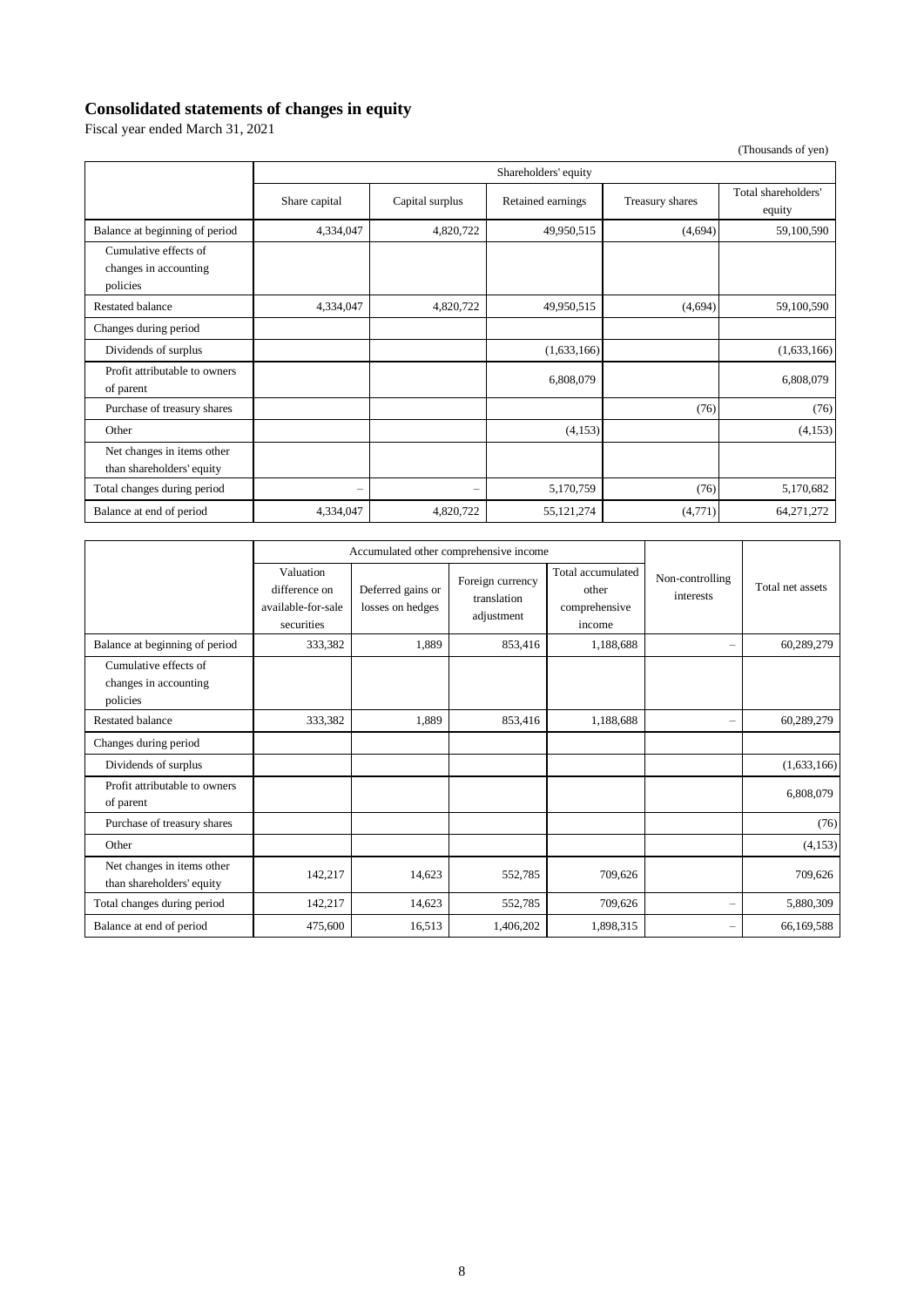## Fiscal year ended March 31, 2022

(Thousands of yen)

|                                                            | Shareholders' equity |                 |                   |                 |                               |
|------------------------------------------------------------|----------------------|-----------------|-------------------|-----------------|-------------------------------|
|                                                            | Share capital        | Capital surplus | Retained earnings | Treasury shares | Total shareholders'<br>equity |
| Balance at beginning of period                             | 4,334,047            | 4,820,722       | 55, 121, 274      | (4,771)         | 64, 271, 272                  |
| Cumulative effects of<br>changes in accounting<br>policies |                      |                 | (55, 857)         |                 | (55, 857)                     |
| <b>Restated balance</b>                                    | 4,334,047            | 4,820,722       | 55,065,416        | (4,771)         | 64,215,415                    |
| Changes during period                                      |                      |                 |                   |                 |                               |
| Dividends of surplus                                       |                      |                 | (1,768,679)       |                 | (1,768,679)                   |
| Profit attributable to owners<br>of parent                 |                      |                 | 10,890,394        |                 | 10,890,394                    |
| Purchase of treasury shares                                |                      |                 |                   | (1,107,790)     | (1,107,790)                   |
| Other                                                      |                      |                 | (3,948)           |                 | (3,948)                       |
| Net changes in items other<br>than shareholders' equity    |                      |                 |                   |                 |                               |
| Total changes during period                                | $\qquad \qquad -$    |                 | 9,117,766         | (1,107,790)     | 8,009,976                     |
| Balance at end of period                                   | 4,334,047            | 4,820,722       | 64,183,183        | (1,112,561)     | 72,225,391                    |

|                                                            |                                                                | Accumulated other comprehensive income |                                               |                                                       |                              |                  |
|------------------------------------------------------------|----------------------------------------------------------------|----------------------------------------|-----------------------------------------------|-------------------------------------------------------|------------------------------|------------------|
|                                                            | Valuation<br>difference on<br>available-for-sale<br>securities | Deferred gains or<br>losses on hedges  | Foreign currency<br>translation<br>adjustment | Total accumulated<br>other<br>comprehensive<br>income | Non-controlling<br>interests | Total net assets |
| Balance at beginning of period                             | 475,600                                                        | 16,513                                 | 1,406,202                                     | 1,898,315                                             | $\overline{\phantom{0}}$     | 66,169,588       |
| Cumulative effects of<br>changes in accounting<br>policies |                                                                |                                        |                                               |                                                       |                              | (55, 857)        |
| <b>Restated balance</b>                                    | 475,600                                                        | 16,513                                 | 1,406,202                                     | 1,898,315                                             | -                            | 66,113,731       |
| Changes during period                                      |                                                                |                                        |                                               |                                                       |                              |                  |
| Dividends of surplus                                       |                                                                |                                        |                                               |                                                       |                              | (1,768,679)      |
| Profit attributable to owners<br>of parent                 |                                                                |                                        |                                               |                                                       |                              | 10,890,394       |
| Purchase of treasury shares                                |                                                                |                                        |                                               |                                                       |                              | (1,107,790)      |
| Other                                                      |                                                                |                                        |                                               |                                                       |                              | (3,948)          |
| Net changes in items other<br>than shareholders' equity    | (54, 462)                                                      | 8,594                                  | 1,225,509                                     | 1,179,641                                             |                              | 1,179,641        |
| Total changes during period                                | (54, 462)                                                      | 8,594                                  | 1,225,509                                     | 1,179,641                                             | -                            | 9,189,617        |
| Balance at end of period                                   | 421,137                                                        | 25,107                                 | 2,631,711                                     | 3,077,957                                             | -                            | 75,303,348       |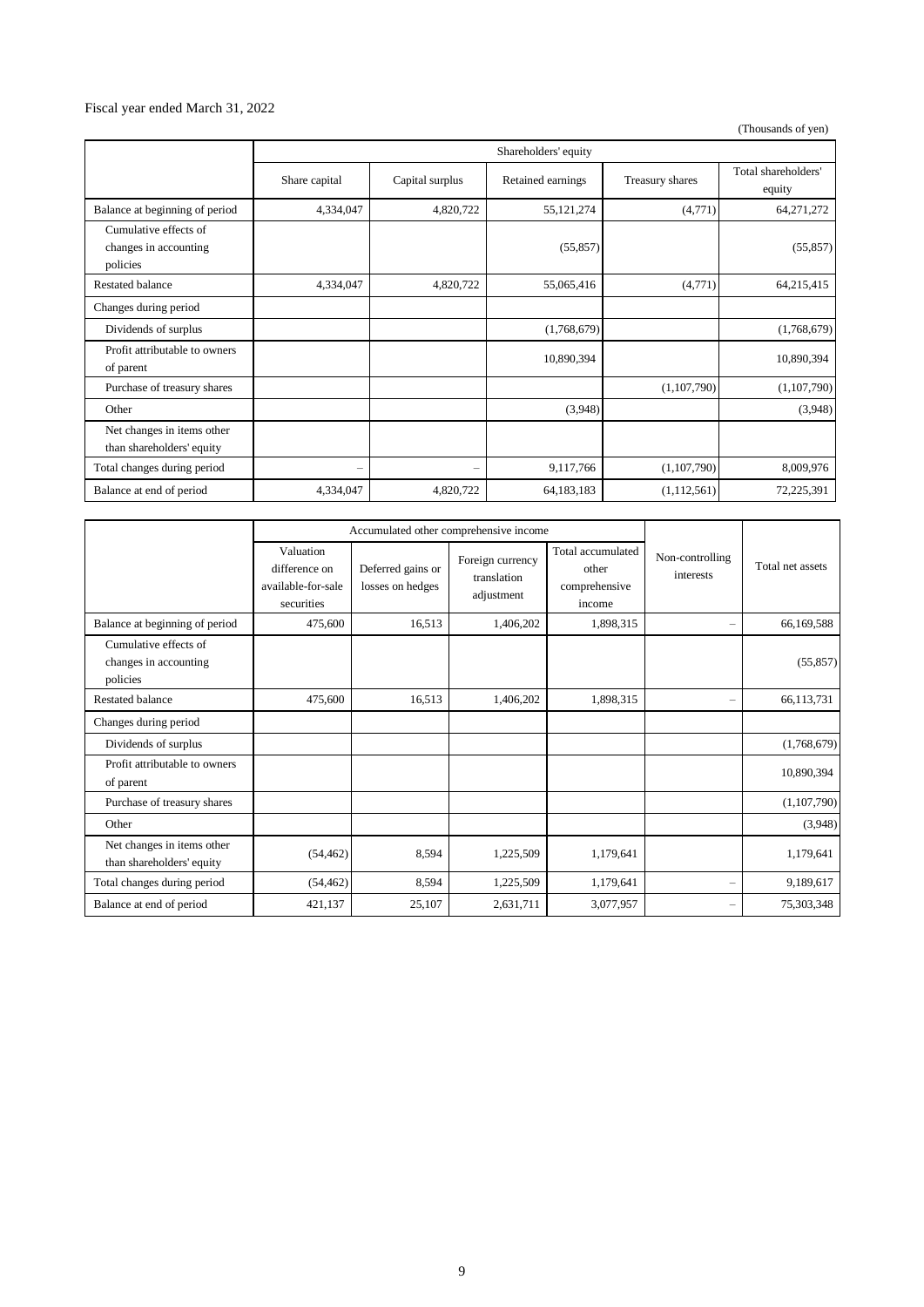## **Consolidated statements of cash flows**

|                                                                 |                   | (Thousands of yen) |
|-----------------------------------------------------------------|-------------------|--------------------|
|                                                                 | Fiscal year ended | Fiscal year ended  |
|                                                                 | March 31, 2021    | March 31, 2022     |
| Cash flows from operating activities                            |                   |                    |
| Profit before income taxes                                      | 9,729,563         | 15,713,912         |
| Depreciation                                                    | 5,027,035         | 4,453,399          |
| Increase (decrease) in allowance for doubtful accounts          | 228               | 3,822              |
| Increase (decrease) in provision for bonuses                    | 96,851            | (20,071)           |
| Increase (decrease) in provision for bonuses for directors (and |                   |                    |
| other officers)                                                 | (29,080)          | 11,240             |
| Increase (decrease) in retirement benefit liability             | (140, 105)        | 15,222             |
| Increase (decrease) in provision for repairs                    | 47,314            | 45,649             |
| Interest and dividend income                                    | (45,804)          | (47,769)           |
| Foreign exchange losses (gains)                                 | (51, 553)         | (363, 397)         |
| Loss (gain) on sale of non-current assets                       | (90)              | 391                |
| Loss on retirement of non-current assets                        | 30,166            | 21,654             |
| Loss (gain) on sale of investment securities                    |                   | (226,065)          |
| Loss (gain) on sale of membership                               |                   | (272)              |
| Loss (gain) on investments in investment partnerships           | 4,099             | 3,251              |
| Insurance claim income                                          | (475)             |                    |
| Subsidy income                                                  | (12,715)          |                    |
| Decrease (increase) in trade receivables                        | (154, 518)        | (4, 125, 619)      |
| Decrease (increase) in inventories                              | (271, 816)        | (2,976,352)        |
| Increase (decrease) in trade payables                           | (82, 539)         | 907,943            |
| Increase (decrease) in accounts payable - other                 | 212,662           | 400,244            |
| Other, net                                                      | 504,537           | (631, 033)         |
| Subtotal                                                        | 14,863,760        | 13,186,148         |
| Interest and dividends received                                 | 51,760            | 48,038             |
| Proceeds from insurance income                                  | 475               |                    |
| Subsidies received                                              | 12,715            |                    |
| Income taxes (paid) refund                                      | (2,108,160)       | (3,035,124)        |
| Net cash provided by (used in) operating activities             | 12,820,551        | 10,199,062         |
| Cash flows from investing activities                            |                   |                    |
| Payments into time deposits                                     | (1,046,504)       | (1,499,564)        |
| Proceeds from withdrawal of time deposits                       | 723,358           | 1,548,124          |
| Purchase of securities                                          | (214, 241)        | (113,503)          |
| Proceeds from sale of securities                                | 202,574           | 113,503            |
| Purchase of property, plant and equipment                       | (1,817,592)       | (9,225,803)        |
| Proceeds from sale of property, plant and equipment             | 111               | 1,465              |
| Purchase of intangible assets                                   | (396, 574)        | (395, 869)         |
| Purchase of investment securities                               | (58, 413)         | (60, 621)          |
| Proceeds from sale of investment securities                     |                   | 291,800            |
| Proceeds from collection of long-term loans receivable          | 59                | $\Omega$           |
| Other, net                                                      | (12,797)          | (34, 562)          |
| Net cash provided by (used in) investing activities             | (2,620,018)       | (9,375,030)        |
|                                                                 |                   |                    |